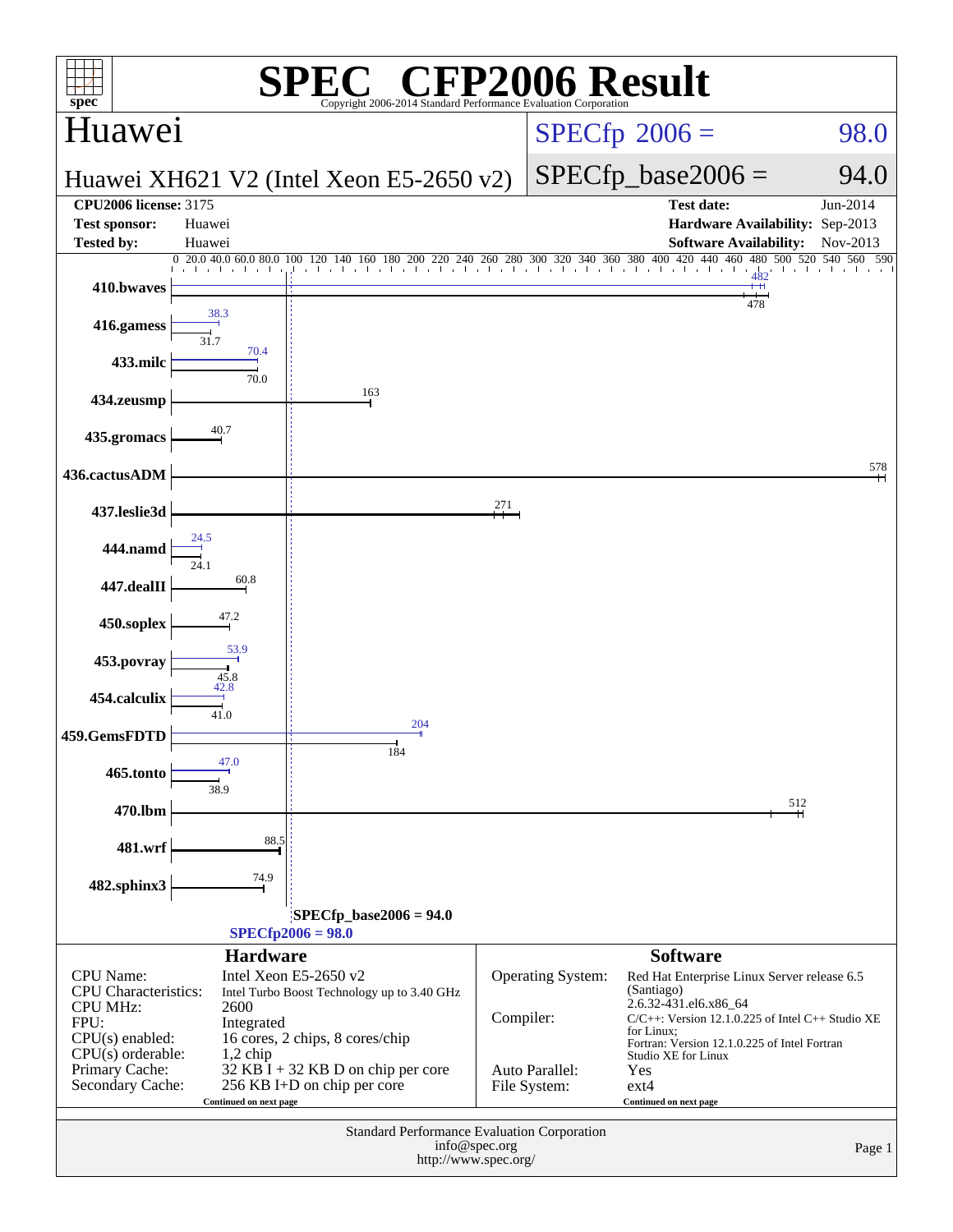

#### Huawei

#### $SPECfp2006 = 98.0$  $SPECfp2006 = 98.0$

Huawei XH621 V2 (Intel Xeon E5-2650 v2)

### $SPECfp\_base2006 = 94.0$

| <b>CPU2006 license: 3175</b>                                               |                                                                                                                                  | <b>Test date:</b>                                                                  | $Jun-2014$                                                 |            |
|----------------------------------------------------------------------------|----------------------------------------------------------------------------------------------------------------------------------|------------------------------------------------------------------------------------|------------------------------------------------------------|------------|
| <b>Test sponsor:</b>                                                       | Huawei                                                                                                                           | Hardware Availability: Sep-2013                                                    |                                                            |            |
| <b>Tested by:</b>                                                          | Huawei                                                                                                                           |                                                                                    | <b>Software Availability:</b>                              | $Nov-2013$ |
| L3 Cache:<br>Other Cache:<br>Memory:<br>Disk Subsystem:<br>Other Hardware: | $20 \text{ MB I+D}$ on chip per chip<br>None<br>256 GB (16 x 16 GB 2Rx4 PC3-14900R-13, ECC)<br>1 x 300 GB SAS, 10000 RPM<br>None | <b>System State:</b><br><b>Base Pointers:</b><br>Peak Pointers:<br>Other Software: | Run level 3 (multi-user)<br>64-bit<br>$32/64$ -bit<br>None |            |

| <b>Results Table</b> |                                                                                                          |              |                |       |                |             |                |              |                |              |                |              |
|----------------------|----------------------------------------------------------------------------------------------------------|--------------|----------------|-------|----------------|-------------|----------------|--------------|----------------|--------------|----------------|--------------|
|                      | <b>Base</b>                                                                                              |              |                |       |                | <b>Peak</b> |                |              |                |              |                |              |
| <b>Benchmark</b>     | <b>Seconds</b>                                                                                           | <b>Ratio</b> | <b>Seconds</b> | Ratio | <b>Seconds</b> | Ratio       | <b>Seconds</b> | <b>Ratio</b> | <b>Seconds</b> | <b>Ratio</b> | <b>Seconds</b> | <b>Ratio</b> |
| 410.bwayes           | 29.0                                                                                                     | 468          | 27.8           | 488   | 28.4           | 478         | 28.0           | 485          | 28.2           | 482          | 28.6           | 475          |
| 416.gamess           | 617                                                                                                      | 31.8         | 617            | 31.7  | 617            | 31.7        | 510            | 38.4         | 511            | 38.3         | 511            | 38.3         |
| $433$ .milc          | 131                                                                                                      | 70.0         | 131            | 70.0  | 131            | 69.9        | 130            | 70.4         | 130            | 70.5         | 130            | 70.4         |
| 434.zeusmp           | 56.0                                                                                                     | 162          | 55.8           | 163   | 55.8           | 163         | 56.0           | 162          | 55.8           | 163          | 55.8           | 163          |
| 435 gromacs          | 176                                                                                                      | 40.7         | 176            | 40.7  | 175            | 40.7        | 176            | 40.7         | 176            | 40.7         | 175            | 40.7         |
| 436.cactusADM        | 20.7                                                                                                     | 578          | 20.5           | 584   | 20.7           | 578         | 20.7           | 578          | 20.5           | 584          | 20.7           | 578          |
| 437.leslie3d         | 33.0                                                                                                     | 285          | 34.6           | 271   | 35.6           | 264         | 33.0           | 285          | 34.6           | 271          | 35.6           | 264          |
| 444.namd             | 333                                                                                                      | 24.1         | 333            | 24.1  | 333            | 24.1        | 327            | 24.5         | 327            | 24.5         | 327            | 24.5         |
| 447.dealII           | 188                                                                                                      | 60.8         | 188            | 60.8  | 188            | 60.8        | 188            | 60.8         | 188            | 60.8         | 188            | 60.8         |
| 450.soplex           | 175                                                                                                      | 47.6         | 177            | 47.1  | 177            | 47.2        | 175            | 47.6         | 177            | 47.1         | 177            | 47.2         |
| 453.povray           | 115                                                                                                      | 46.4         | 116            | 45.8  | 117            | 45.3        | 97.0           | 54.8         | 98.9           | 53.8         | 98.8           | 53.9         |
| 454.calculix         | 201                                                                                                      | 41.1         | 201            | 41.0  | 201            | 41.0        | 193            | 42.8         | 193            | 42.8         | 193            | 42.8         |
| 459.GemsFDTD         | 57.6                                                                                                     | 184          | 57.6           | 184   | 57.8           | 183         | 51.9           | 204          | 52.1           | 204          | 52.1           | 204          |
| 465.tonto            | 253                                                                                                      | 38.9         | 253            | 38.9  | 253            | 38.9        | 211            | 46.6         | 209            | 47.1         | 209            | 47.0         |
| 470.1bm              | 26.6                                                                                                     | 516          | 28.0           | 490   | 26.8           | 512         | 26.6           | 516          | 28.0           | 490          | 26.8           | 512          |
| 481.wrf              | 128                                                                                                      | 87.5         | 126            | 88.8  | 126            | 88.5        | 128            | 87.5         | 126            | 88.8         | 126            | 88.5         |
| 482.sphinx3          | 260                                                                                                      | 74.9         | 257            | 75.8  | 261            | 74.7        | 260            | 74.9         | 257            | 75.8         | 261            | 74.7         |
|                      | Results appear in the order in which they were run. Bold underlined text indicates a median measurement. |              |                |       |                |             |                |              |                |              |                |              |

#### **[Operating System Notes](http://www.spec.org/auto/cpu2006/Docs/result-fields.html#OperatingSystemNotes)**

Stack size set to unlimited using "ulimit -s unlimited"

#### **[Platform Notes](http://www.spec.org/auto/cpu2006/Docs/result-fields.html#PlatformNotes)**

 Sysinfo program /spec/config/sysinfo.rev6800 \$Rev: 6800 \$ \$Date:: 2011-10-11 #\$ 6f2ebdff5032aaa42e583f96b07f99d3 running on localhost Sun Jun 29 14:43:31 2014

 This section contains SUT (System Under Test) info as seen by some common utilities. To remove or add to this section, see: <http://www.spec.org/cpu2006/Docs/config.html#sysinfo>

 From /proc/cpuinfo model name : Intel(R) Xeon(R) CPU E5-2650 v2 @ 2.60GHz

Continued on next page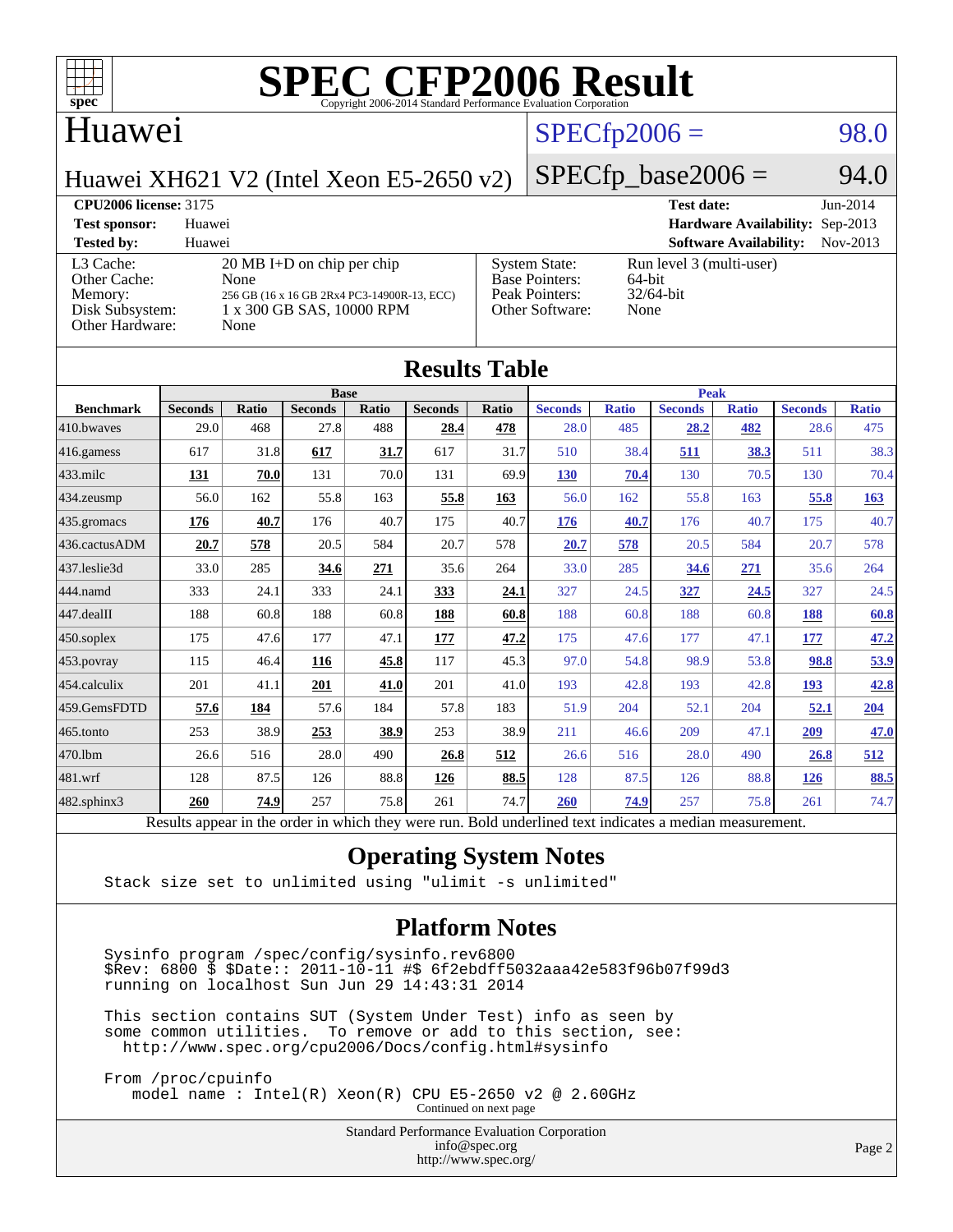

#### Huawei

 $SPECTp2006 = 98.0$ 

Huawei XH621 V2 (Intel Xeon E5-2650 v2)

**[Tested by:](http://www.spec.org/auto/cpu2006/Docs/result-fields.html#Testedby)** Huawei **[Software Availability:](http://www.spec.org/auto/cpu2006/Docs/result-fields.html#SoftwareAvailability)** Nov-2013

**[CPU2006 license:](http://www.spec.org/auto/cpu2006/Docs/result-fields.html#CPU2006license)** 3175 **[Test date:](http://www.spec.org/auto/cpu2006/Docs/result-fields.html#Testdate)** Jun-2014 **[Test sponsor:](http://www.spec.org/auto/cpu2006/Docs/result-fields.html#Testsponsor)** Huawei **[Hardware Availability:](http://www.spec.org/auto/cpu2006/Docs/result-fields.html#HardwareAvailability)** Sep-2013

 $SPECTp\_base2006 = 94.0$ 

#### **[Platform Notes \(Continued\)](http://www.spec.org/auto/cpu2006/Docs/result-fields.html#PlatformNotes)**

 2 "physical id"s (chips) 16 "processors" cores, siblings (Caution: counting these is hw and system dependent. The following excerpts from /proc/cpuinfo might not be reliable. Use with caution.) cpu cores : 8 siblings : 8 physical 0: cores 0 1 2 3 4 5 6 7 physical 1: cores 0 1 2 3 4 5 6 7 cache size : 20480 KB From /proc/meminfo MemTotal: 264478184 kB HugePages\_Total: 0<br>Hugepagesize: 2048 kB Hugepagesize: /usr/bin/lsb\_release -d Red Hat Enterprise Linux Server release 6.5 (Santiago) From /etc/\*release\* /etc/\*version\* redhat-release: Red Hat Enterprise Linux Server release 6.5 (Santiago) system-release: Red Hat Enterprise Linux Server release 6.5 (Santiago) system-release-cpe: cpe:/o:redhat:enterprise\_linux:6server:ga:server uname -a: Linux localhost 2.6.32-431.el6.x86\_64 #1 SMP Sun Nov 10 22:19:54 EST 2013 x86\_64 x86\_64 x86\_64 GNU/Linux run-level 3 Jun 29 09:01 SPEC is set to: /spec<br>Filesystem Type Type Size Used Avail Use% Mounted on<br>ext4 272G 84G 174G 33% / /dev/sda2 ext4 272G 84G 174G 33% / Additional information from dmidecode: Memory: 2x Hynix HMT42GR7AFR4C-RD 16 GB 1867 MHz 2 rank 8x Samsung M393B2G70DB0-CMA 16 GB 1867 MHz 2 rank 6x Samsung M393B2G70QH0-CMA 16 GB 1867 MHz 2 rank (End of data from sysinfo program) **[General Notes](http://www.spec.org/auto/cpu2006/Docs/result-fields.html#GeneralNotes)** Environment variables set by runspec before the start of the run: KMP AFFINITY = "granularity=fine, compact,  $0,1$ " LD\_LIBRARY\_PATH = "/spec/libs/32:/spec/libs/64" OMP\_NUM\_THREADS = "16"

 Binaries compiled on a system with 2 x Xeon X5645 CPU + 16GB memory using RHEL 6.1

Continued on next page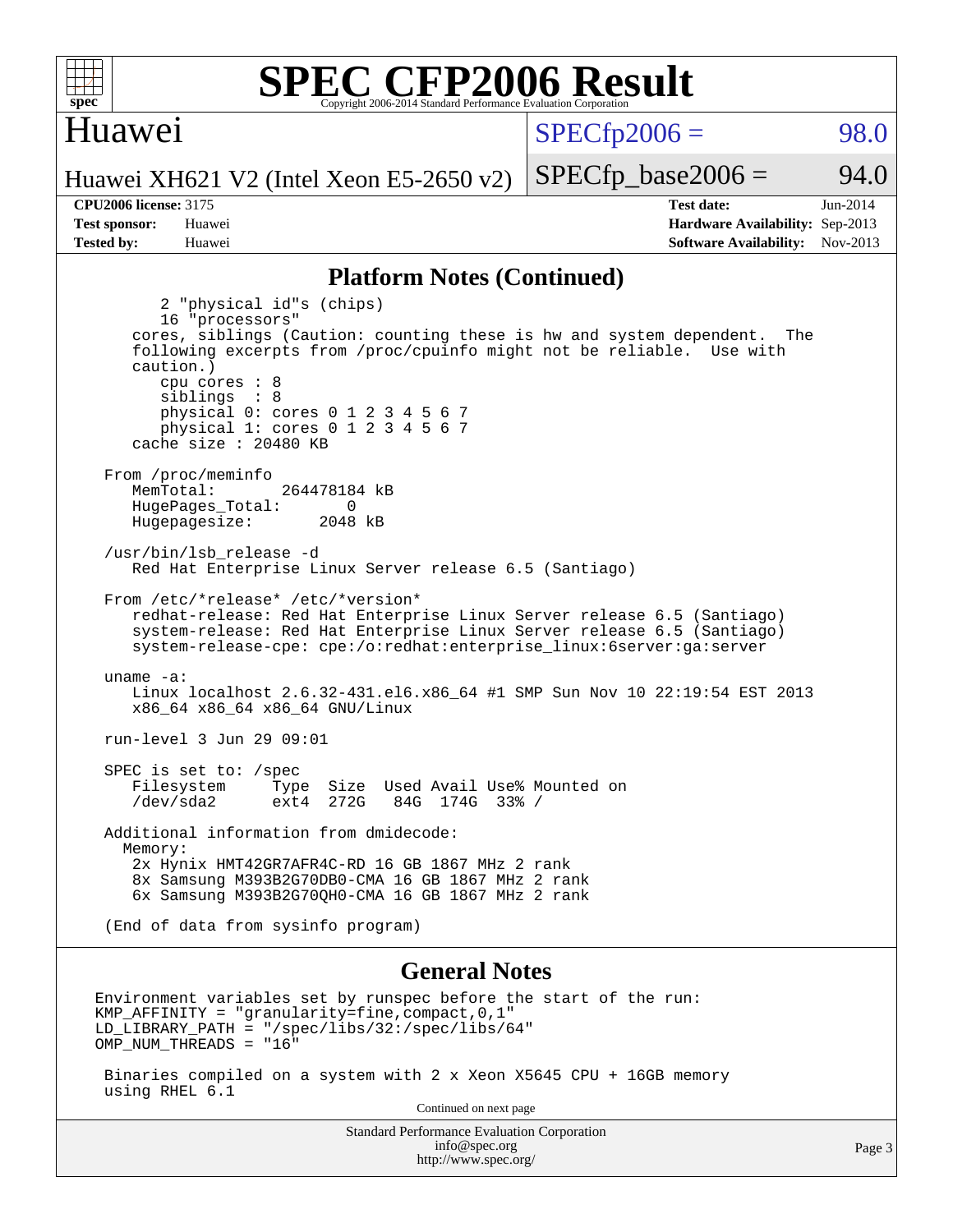

## Huawei

 $SPECfp2006 = 98.0$  $SPECfp2006 = 98.0$ 

Huawei XH621 V2 (Intel Xeon E5-2650 v2)

**[Tested by:](http://www.spec.org/auto/cpu2006/Docs/result-fields.html#Testedby)** Huawei **[Software Availability:](http://www.spec.org/auto/cpu2006/Docs/result-fields.html#SoftwareAvailability)** Nov-2013

 $SPECfp\_base2006 = 94.0$ **[CPU2006 license:](http://www.spec.org/auto/cpu2006/Docs/result-fields.html#CPU2006license)** 3175 **[Test date:](http://www.spec.org/auto/cpu2006/Docs/result-fields.html#Testdate)** Jun-2014 **[Test sponsor:](http://www.spec.org/auto/cpu2006/Docs/result-fields.html#Testsponsor)** Huawei **[Hardware Availability:](http://www.spec.org/auto/cpu2006/Docs/result-fields.html#HardwareAvailability)** Sep-2013

#### **[General Notes \(Continued\)](http://www.spec.org/auto/cpu2006/Docs/result-fields.html#GeneralNotes)**

 Transparent Huge Pages enabled with: echo always > /sys/kernel/mm/redhat\_transparent\_hugepage/enabled

## **[Base Compiler Invocation](http://www.spec.org/auto/cpu2006/Docs/result-fields.html#BaseCompilerInvocation)**

[C benchmarks](http://www.spec.org/auto/cpu2006/Docs/result-fields.html#Cbenchmarks):

 $\text{icc}$  -m64

[C++ benchmarks:](http://www.spec.org/auto/cpu2006/Docs/result-fields.html#CXXbenchmarks) [icpc -m64](http://www.spec.org/cpu2006/results/res2014q3/cpu2006-20140630-30123.flags.html#user_CXXbase_intel_icpc_64bit_bedb90c1146cab66620883ef4f41a67e)

[Fortran benchmarks](http://www.spec.org/auto/cpu2006/Docs/result-fields.html#Fortranbenchmarks): [ifort -m64](http://www.spec.org/cpu2006/results/res2014q3/cpu2006-20140630-30123.flags.html#user_FCbase_intel_ifort_64bit_ee9d0fb25645d0210d97eb0527dcc06e)

[Benchmarks using both Fortran and C](http://www.spec.org/auto/cpu2006/Docs/result-fields.html#BenchmarksusingbothFortranandC): [icc -m64](http://www.spec.org/cpu2006/results/res2014q3/cpu2006-20140630-30123.flags.html#user_CC_FCbase_intel_icc_64bit_0b7121f5ab7cfabee23d88897260401c) [ifort -m64](http://www.spec.org/cpu2006/results/res2014q3/cpu2006-20140630-30123.flags.html#user_CC_FCbase_intel_ifort_64bit_ee9d0fb25645d0210d97eb0527dcc06e)

#### **[Base Portability Flags](http://www.spec.org/auto/cpu2006/Docs/result-fields.html#BasePortabilityFlags)**

| 410.bwaves: -DSPEC CPU LP64                  |                                                                |
|----------------------------------------------|----------------------------------------------------------------|
| 416.gamess: -DSPEC_CPU_LP64                  |                                                                |
| 433.milc: -DSPEC CPU LP64                    |                                                                |
| 434.zeusmp: -DSPEC_CPU_LP64                  |                                                                |
| 435.gromacs: -DSPEC_CPU_LP64 -nofor_main     |                                                                |
| 436.cactusADM: - DSPEC CPU LP64 - nofor main |                                                                |
| 437.leslie3d: -DSPEC CPU LP64                |                                                                |
| 444.namd: -DSPEC CPU LP64                    |                                                                |
| 447.dealII: -DSPEC CPU LP64                  |                                                                |
| 450.soplex: -DSPEC_CPU_LP64                  |                                                                |
| 453.povray: -DSPEC_CPU_LP64                  |                                                                |
| 454.calculix: -DSPEC_CPU_LP64 -nofor_main    |                                                                |
| 459. GemsFDTD: - DSPEC CPU LP64              |                                                                |
| 465.tonto: -DSPEC CPU LP64                   |                                                                |
| 470.1bm: - DSPEC CPU LP64                    |                                                                |
|                                              | 481.wrf: -DSPEC CPU_LP64 -DSPEC_CPU_CASE_FLAG -DSPEC_CPU_LINUX |
| 482.sphinx3: -DSPEC_CPU_LP64                 |                                                                |

### **[Base Optimization Flags](http://www.spec.org/auto/cpu2006/Docs/result-fields.html#BaseOptimizationFlags)**

[C benchmarks](http://www.spec.org/auto/cpu2006/Docs/result-fields.html#Cbenchmarks): [-xAVX](http://www.spec.org/cpu2006/results/res2014q3/cpu2006-20140630-30123.flags.html#user_CCbase_f-xAVX) [-ipo](http://www.spec.org/cpu2006/results/res2014q3/cpu2006-20140630-30123.flags.html#user_CCbase_f-ipo) [-O3](http://www.spec.org/cpu2006/results/res2014q3/cpu2006-20140630-30123.flags.html#user_CCbase_f-O3) [-no-prec-div](http://www.spec.org/cpu2006/results/res2014q3/cpu2006-20140630-30123.flags.html#user_CCbase_f-no-prec-div) [-static](http://www.spec.org/cpu2006/results/res2014q3/cpu2006-20140630-30123.flags.html#user_CCbase_f-static) [-parallel](http://www.spec.org/cpu2006/results/res2014q3/cpu2006-20140630-30123.flags.html#user_CCbase_f-parallel) [-opt-prefetch](http://www.spec.org/cpu2006/results/res2014q3/cpu2006-20140630-30123.flags.html#user_CCbase_f-opt-prefetch) [-ansi-alias](http://www.spec.org/cpu2006/results/res2014q3/cpu2006-20140630-30123.flags.html#user_CCbase_f-ansi-alias)

[C++ benchmarks:](http://www.spec.org/auto/cpu2006/Docs/result-fields.html#CXXbenchmarks) [-xAVX](http://www.spec.org/cpu2006/results/res2014q3/cpu2006-20140630-30123.flags.html#user_CXXbase_f-xAVX) [-ipo](http://www.spec.org/cpu2006/results/res2014q3/cpu2006-20140630-30123.flags.html#user_CXXbase_f-ipo) [-O3](http://www.spec.org/cpu2006/results/res2014q3/cpu2006-20140630-30123.flags.html#user_CXXbase_f-O3) [-no-prec-div](http://www.spec.org/cpu2006/results/res2014q3/cpu2006-20140630-30123.flags.html#user_CXXbase_f-no-prec-div) [-static](http://www.spec.org/cpu2006/results/res2014q3/cpu2006-20140630-30123.flags.html#user_CXXbase_f-static) [-opt-prefetch](http://www.spec.org/cpu2006/results/res2014q3/cpu2006-20140630-30123.flags.html#user_CXXbase_f-opt-prefetch) [-ansi-alias](http://www.spec.org/cpu2006/results/res2014q3/cpu2006-20140630-30123.flags.html#user_CXXbase_f-ansi-alias)

Continued on next page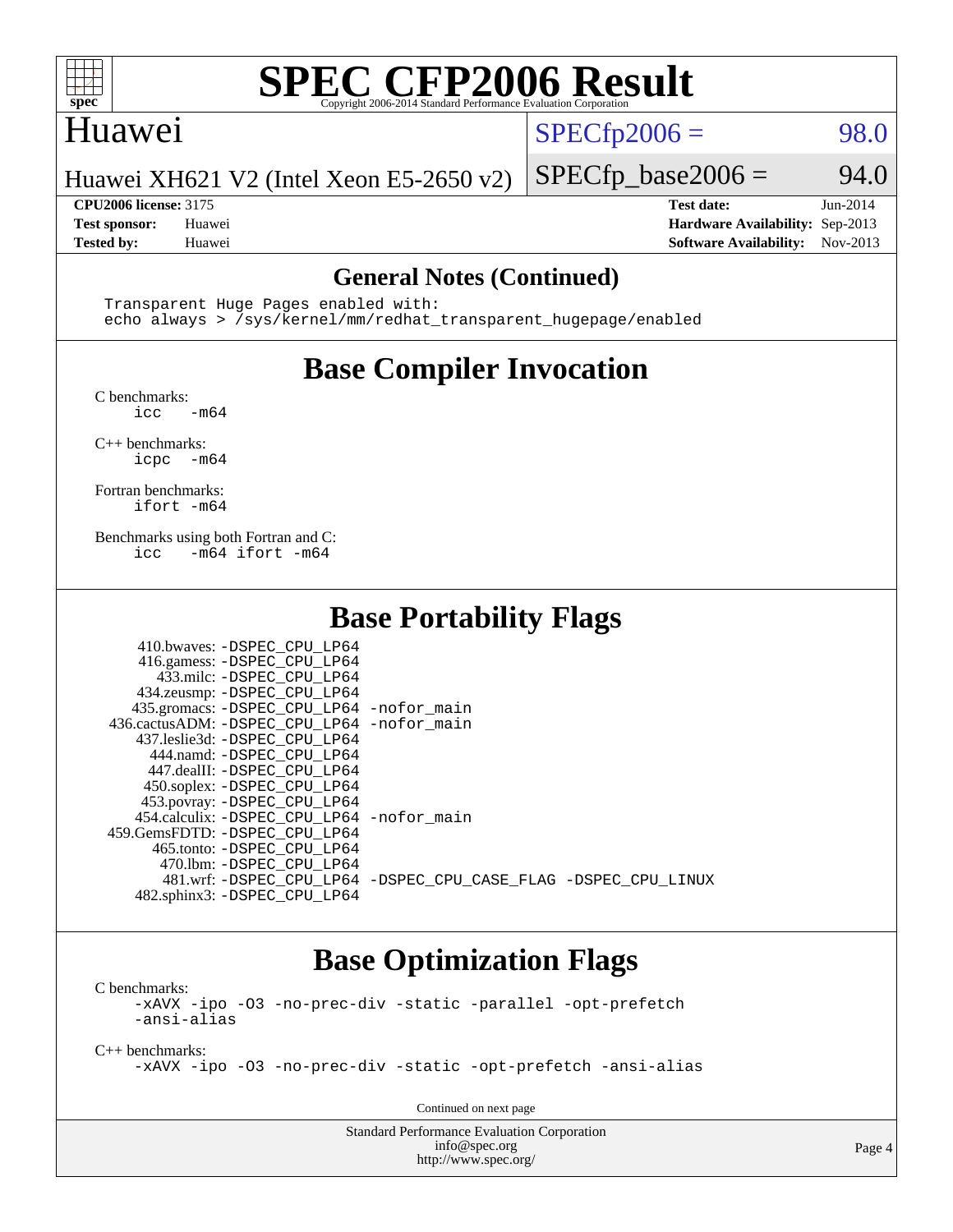

#### Huawei

 $SPECTp2006 = 98.0$ 

Huawei XH621 V2 (Intel Xeon E5-2650 v2)

 $SPECfp\_base2006 = 94.0$ **[CPU2006 license:](http://www.spec.org/auto/cpu2006/Docs/result-fields.html#CPU2006license)** 3175 **[Test date:](http://www.spec.org/auto/cpu2006/Docs/result-fields.html#Testdate)** Jun-2014 **[Test sponsor:](http://www.spec.org/auto/cpu2006/Docs/result-fields.html#Testsponsor)** Huawei **[Hardware Availability:](http://www.spec.org/auto/cpu2006/Docs/result-fields.html#HardwareAvailability)** Sep-2013

## **[Base Optimization Flags \(Continued\)](http://www.spec.org/auto/cpu2006/Docs/result-fields.html#BaseOptimizationFlags)**

**[Tested by:](http://www.spec.org/auto/cpu2006/Docs/result-fields.html#Testedby)** Huawei **[Software Availability:](http://www.spec.org/auto/cpu2006/Docs/result-fields.html#SoftwareAvailability)** Nov-2013

[Fortran benchmarks](http://www.spec.org/auto/cpu2006/Docs/result-fields.html#Fortranbenchmarks): [-xAVX](http://www.spec.org/cpu2006/results/res2014q3/cpu2006-20140630-30123.flags.html#user_FCbase_f-xAVX) [-ipo](http://www.spec.org/cpu2006/results/res2014q3/cpu2006-20140630-30123.flags.html#user_FCbase_f-ipo) [-O3](http://www.spec.org/cpu2006/results/res2014q3/cpu2006-20140630-30123.flags.html#user_FCbase_f-O3) [-no-prec-div](http://www.spec.org/cpu2006/results/res2014q3/cpu2006-20140630-30123.flags.html#user_FCbase_f-no-prec-div) [-static](http://www.spec.org/cpu2006/results/res2014q3/cpu2006-20140630-30123.flags.html#user_FCbase_f-static) [-parallel](http://www.spec.org/cpu2006/results/res2014q3/cpu2006-20140630-30123.flags.html#user_FCbase_f-parallel) [-opt-prefetch](http://www.spec.org/cpu2006/results/res2014q3/cpu2006-20140630-30123.flags.html#user_FCbase_f-opt-prefetch)

[Benchmarks using both Fortran and C](http://www.spec.org/auto/cpu2006/Docs/result-fields.html#BenchmarksusingbothFortranandC):

[-xAVX](http://www.spec.org/cpu2006/results/res2014q3/cpu2006-20140630-30123.flags.html#user_CC_FCbase_f-xAVX) [-ipo](http://www.spec.org/cpu2006/results/res2014q3/cpu2006-20140630-30123.flags.html#user_CC_FCbase_f-ipo) [-O3](http://www.spec.org/cpu2006/results/res2014q3/cpu2006-20140630-30123.flags.html#user_CC_FCbase_f-O3) [-no-prec-div](http://www.spec.org/cpu2006/results/res2014q3/cpu2006-20140630-30123.flags.html#user_CC_FCbase_f-no-prec-div) [-static](http://www.spec.org/cpu2006/results/res2014q3/cpu2006-20140630-30123.flags.html#user_CC_FCbase_f-static) [-parallel](http://www.spec.org/cpu2006/results/res2014q3/cpu2006-20140630-30123.flags.html#user_CC_FCbase_f-parallel) [-opt-prefetch](http://www.spec.org/cpu2006/results/res2014q3/cpu2006-20140630-30123.flags.html#user_CC_FCbase_f-opt-prefetch) [-ansi-alias](http://www.spec.org/cpu2006/results/res2014q3/cpu2006-20140630-30123.flags.html#user_CC_FCbase_f-ansi-alias)

**[Peak Compiler Invocation](http://www.spec.org/auto/cpu2006/Docs/result-fields.html#PeakCompilerInvocation)**

[C benchmarks](http://www.spec.org/auto/cpu2006/Docs/result-fields.html#Cbenchmarks):  $\text{icc}$  -m64

[C++ benchmarks:](http://www.spec.org/auto/cpu2006/Docs/result-fields.html#CXXbenchmarks) [icpc -m64](http://www.spec.org/cpu2006/results/res2014q3/cpu2006-20140630-30123.flags.html#user_CXXpeak_intel_icpc_64bit_bedb90c1146cab66620883ef4f41a67e)

[Fortran benchmarks](http://www.spec.org/auto/cpu2006/Docs/result-fields.html#Fortranbenchmarks): [ifort -m64](http://www.spec.org/cpu2006/results/res2014q3/cpu2006-20140630-30123.flags.html#user_FCpeak_intel_ifort_64bit_ee9d0fb25645d0210d97eb0527dcc06e)

```
Benchmarks using both Fortran and C: 
     icc -m64 ifort -m64
```
### **[Peak Portability Flags](http://www.spec.org/auto/cpu2006/Docs/result-fields.html#PeakPortabilityFlags)**

Same as Base Portability Flags

### **[Peak Optimization Flags](http://www.spec.org/auto/cpu2006/Docs/result-fields.html#PeakOptimizationFlags)**

[C benchmarks](http://www.spec.org/auto/cpu2006/Docs/result-fields.html#Cbenchmarks):

 433.milc: [-xAVX](http://www.spec.org/cpu2006/results/res2014q3/cpu2006-20140630-30123.flags.html#user_peakPASS2_CFLAGSPASS2_LDFLAGS433_milc_f-xAVX)(pass 2) [-prof-gen](http://www.spec.org/cpu2006/results/res2014q3/cpu2006-20140630-30123.flags.html#user_peakPASS1_CFLAGSPASS1_LDFLAGS433_milc_prof_gen_e43856698f6ca7b7e442dfd80e94a8fc)(pass 1) [-ipo](http://www.spec.org/cpu2006/results/res2014q3/cpu2006-20140630-30123.flags.html#user_peakPASS2_CFLAGSPASS2_LDFLAGS433_milc_f-ipo)(pass 2) [-O3](http://www.spec.org/cpu2006/results/res2014q3/cpu2006-20140630-30123.flags.html#user_peakPASS2_CFLAGSPASS2_LDFLAGS433_milc_f-O3)(pass 2) [-no-prec-div](http://www.spec.org/cpu2006/results/res2014q3/cpu2006-20140630-30123.flags.html#user_peakPASS2_CFLAGSPASS2_LDFLAGS433_milc_f-no-prec-div)(pass 2) [-prof-use](http://www.spec.org/cpu2006/results/res2014q3/cpu2006-20140630-30123.flags.html#user_peakPASS2_CFLAGSPASS2_LDFLAGS433_milc_prof_use_bccf7792157ff70d64e32fe3e1250b55)(pass 2) [-static](http://www.spec.org/cpu2006/results/res2014q3/cpu2006-20140630-30123.flags.html#user_peakOPTIMIZE433_milc_f-static) [-auto-ilp32](http://www.spec.org/cpu2006/results/res2014q3/cpu2006-20140630-30123.flags.html#user_peakCOPTIMIZE433_milc_f-auto-ilp32) [-ansi-alias](http://www.spec.org/cpu2006/results/res2014q3/cpu2006-20140630-30123.flags.html#user_peakCOPTIMIZE433_milc_f-ansi-alias)

 $470$ .lbm: basepeak = yes

482.sphinx3: basepeak = yes

[C++ benchmarks:](http://www.spec.org/auto/cpu2006/Docs/result-fields.html#CXXbenchmarks)

444.namd:  $-x$ AVX(pass 2)  $-p$ rof-gen(pass 1)  $-p$ po(pass 2)  $-03$ (pass 2) [-no-prec-div](http://www.spec.org/cpu2006/results/res2014q3/cpu2006-20140630-30123.flags.html#user_peakPASS2_CXXFLAGSPASS2_LDFLAGS444_namd_f-no-prec-div)(pass 2) [-prof-use](http://www.spec.org/cpu2006/results/res2014q3/cpu2006-20140630-30123.flags.html#user_peakPASS2_CXXFLAGSPASS2_LDFLAGS444_namd_prof_use_bccf7792157ff70d64e32fe3e1250b55)(pass 2) [-fno-alias](http://www.spec.org/cpu2006/results/res2014q3/cpu2006-20140630-30123.flags.html#user_peakCXXOPTIMIZEOPTIMIZE444_namd_f-no-alias_694e77f6c5a51e658e82ccff53a9e63a) [-auto-ilp32](http://www.spec.org/cpu2006/results/res2014q3/cpu2006-20140630-30123.flags.html#user_peakCXXOPTIMIZE444_namd_f-auto-ilp32)

Continued on next page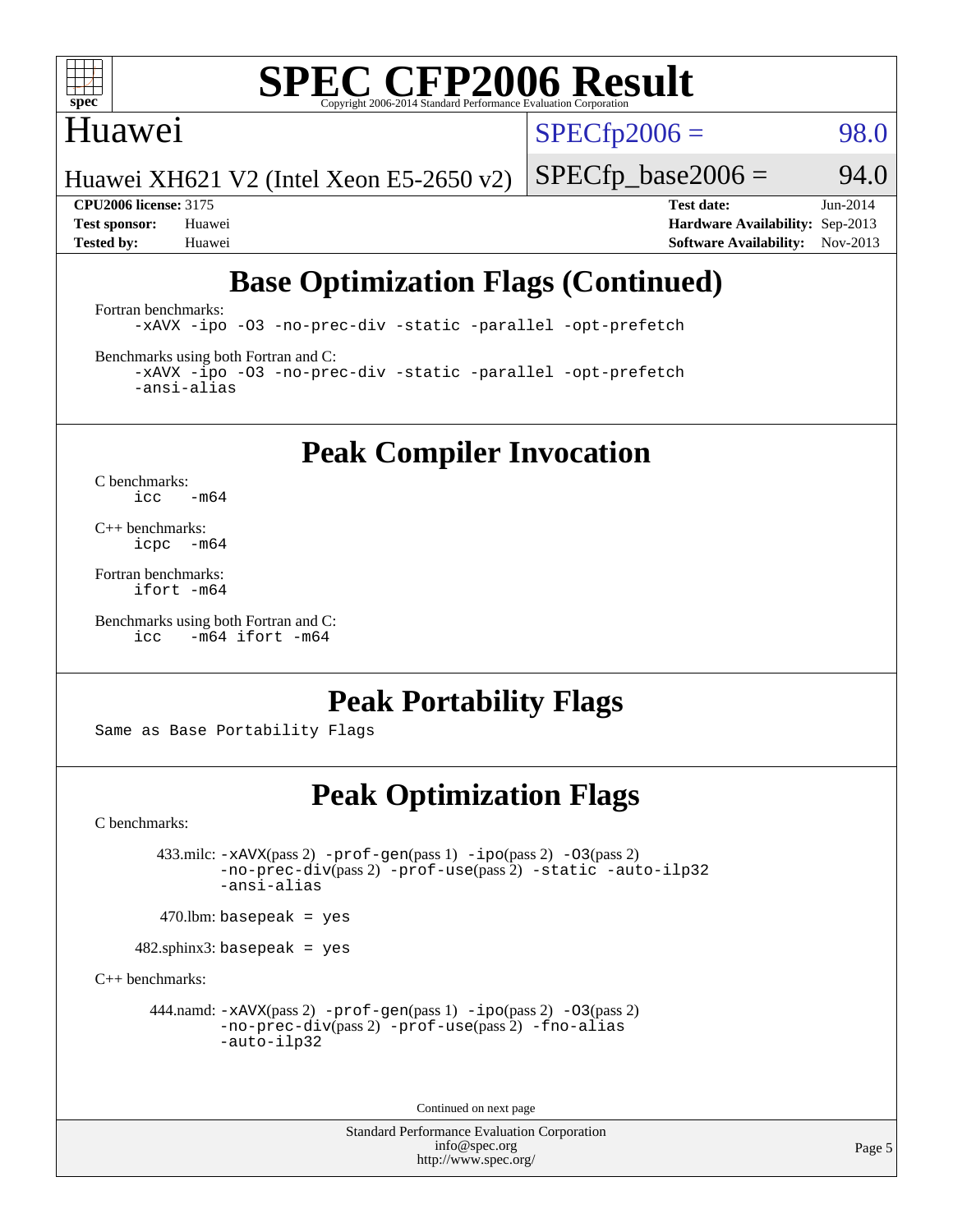

Huawei

 $SPECfp2006 = 98.0$  $SPECfp2006 = 98.0$ 

Huawei XH621 V2 (Intel Xeon E5-2650 v2)

**[CPU2006 license:](http://www.spec.org/auto/cpu2006/Docs/result-fields.html#CPU2006license)** 3175 **[Test date:](http://www.spec.org/auto/cpu2006/Docs/result-fields.html#Testdate)** Jun-2014 **[Test sponsor:](http://www.spec.org/auto/cpu2006/Docs/result-fields.html#Testsponsor)** Huawei **[Hardware Availability:](http://www.spec.org/auto/cpu2006/Docs/result-fields.html#HardwareAvailability)** Sep-2013 **[Tested by:](http://www.spec.org/auto/cpu2006/Docs/result-fields.html#Testedby)** Huawei **[Software Availability:](http://www.spec.org/auto/cpu2006/Docs/result-fields.html#SoftwareAvailability)** Nov-2013

 $SPECTp\_base2006 = 94.0$ 

## **[Peak Optimization Flags \(Continued\)](http://www.spec.org/auto/cpu2006/Docs/result-fields.html#PeakOptimizationFlags)**

```
 447.dealII: basepeak = yes
          450.soplex: basepeak = yes
        453.povray: -xAVX(pass 2) -prof-gen(pass 1) -ipo(pass 2) -03(pass 2)
                  -no-prec-div(pass 2) -prof-use(pass 2) -unroll4 -ansi-alias
   Fortran benchmarks: 
         410.bwaves: -xAVX -ipo -O3 -no-prec-div -opt-prefetch -parallel
                  -static
         416.gamess: -xAVX(pass 2) -prof-gen(pass 1) -ipo(pass 2) -O3(pass 2)
                  -no-prec-div(pass 2) -prof-use(pass 2) -unroll2
                  -inline-level=0 -scalar-rep- -static
         434.zeusmp: basepeak = yes
         437.leslie3d: basepeak = yes
     459.GemsFDTD: -xAVX(pass 2) -prof-gen(pass 1) -ipo(pass 2) -O3(pass 2)
                  -no-prec-div(pass 2) -prof-use(pass 2) -unroll2
                  -inline-level=0 -opt-prefetch -parallel
          465.tonto: -xAVX(pass 2) -prof-gen(pass 1) -po(pass 2) -03(pass 2)
                  -no-prec-div(pass 2) -prof-use(pass 2) -inline-calloc
                  -opt-malloc-options=3-auto-unroll4
   Benchmarks using both Fortran and C: 
        435.gromacs: basepeak = yes
    436.cactusADM:basepeak = yes 454.calculix: -xAVX -ipo -O3 -no-prec-div -auto-ilp32 -ansi-alias
           481 \text{.m}: basepeak = yes
                        The flags files that were used to format this result can be browsed at
http://www.spec.org/cpu2006/flags/Intel-ic12.1-official-linux64.20111122.html
http://www.spec.org/cpu2006/flags/Huawei-Platform-Settings-V1.0-IVB-RevG.html
```
You can also download the XML flags sources by saving the following links: <http://www.spec.org/cpu2006/flags/Intel-ic12.1-official-linux64.20111122.xml> <http://www.spec.org/cpu2006/flags/Huawei-Platform-Settings-V1.0-IVB-RevG.xml>